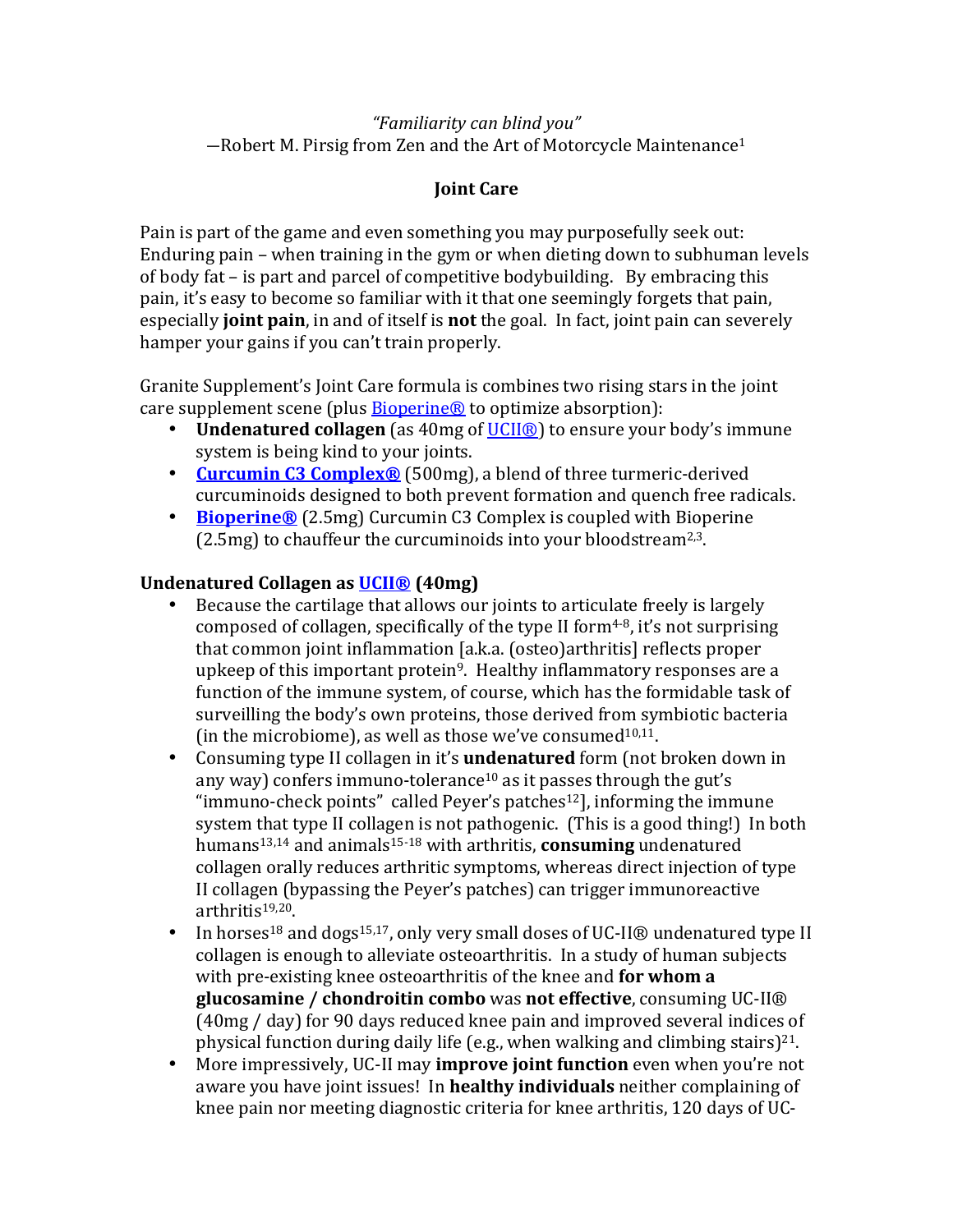II<sup>®</sup> (40mg / day) increased joint **range of motion** and extended the exercise time on a **stepmill** before reporting **knee pain**<sup>22</sup>. Additionally, those with osteoarthritis who already use an NSAID like acetominophen (brand name Tylenol®) may find that undenatured collagen Type II has an additive effect in relieving symptoms<sup>23</sup> that comes without side effects<sup>24</sup>.

### **Curcumin C3 Complex® (500mg)**

- Exercise in general (barring an injury, of course) is good for the joints, but most of you know full well that heavy lifting can inflame your joints and eventually take its toll<sup>25,26</sup>. Curcumin C3 Complex® was designed specifically to both neutralize and prevent the formation of free radicals<sup>27</sup>, known to play a role in arthrtitis<sup>28-31</sup>.
- While animal research supports Curcumin C3 Complex®' anti-arthritic effect<sup>32</sup>, only large doses Curcumin C3 Complex<sup>®</sup> will substantially elevate blood levels<sup>33,34</sup>. For this reasons we've added **Bioperine®** (2.5mg; see below) to ensure bioavailability<sup>2,35</sup> and that Curcumin C3 Complex® can thus inhibit of prostaglandin formation<sup>36</sup> [which is also the mechanism of action of non-steroidal anti-inflammatory pain-killers like aspirin<sup>37</sup>].
- With the 500mg of Curcumin C3 Complex® (plus 2.5mg of Bioperine®) in each dose of **Joint Care**, we've got you going in the right direction to take full advantage of the joint pain-alleviating effects of Curcumin C3 Complex®. When  $1500$ mg / day (500mg of Curcumin C3 Complex® plus 5mg of Bioperine, three times per day) was given to mild-to-moderate sufferers of knee osteoarthritis, all measures of joint pain and physical function improved compared to placebo, and more than 80% of those all those taking Curcumin C3 Complex® voluntarily reduced their use of non-steroidal antiinflammatories38.
- Interestingly, in this study<sup>39</sup>, unlike others where subjects have metabolic syndrome<sup>40,41</sup>, Curcumin C3 Complex<sup>®</sup> did not reduce **systemic** inflammatory markers. This suggests that  $C$ urcumin  $C_3$  Complex $\otimes$ ' effects in limiting oxidative stress is the key here<sup>41,42</sup>, or possibly even it's ability to inhibit cyclooxygenase and thus prostaglandin synthesis $36,43-46$  may be underlying it's efficacy.
- For those who might already be using Tylenol (acetominophen) for joint pain, preliminary evidence suggests that curcuminoids like those found in C3 complex do not interfere with acetaminophen metabolism<sup>47</sup>.

### **Bioperine® (2.5mg)**

• When it comes to many dietary supplements, bioavailabilty (absorption) is the name of the game. To enhance the availability of Curcumin  $C_3$  Complex $\circledR$ (see above), Joint Care contains 2.5mg of  $Bioperine@$ , a black pepper extract containing 95+% **piperine**. By inhibiting p-glycoprotein's actions<sup>48</sup> and preventing glucoronidation in the gut<sup>49</sup>, **piperine** diminishes the intestinal barrier for many substances<sup>50</sup> and makes them more lipid soluble (and thus able to traverse lipid membranes). Indeed, piperine has a good record of increasing bioavailability of drugs and supplements<sup>48</sup>, including of course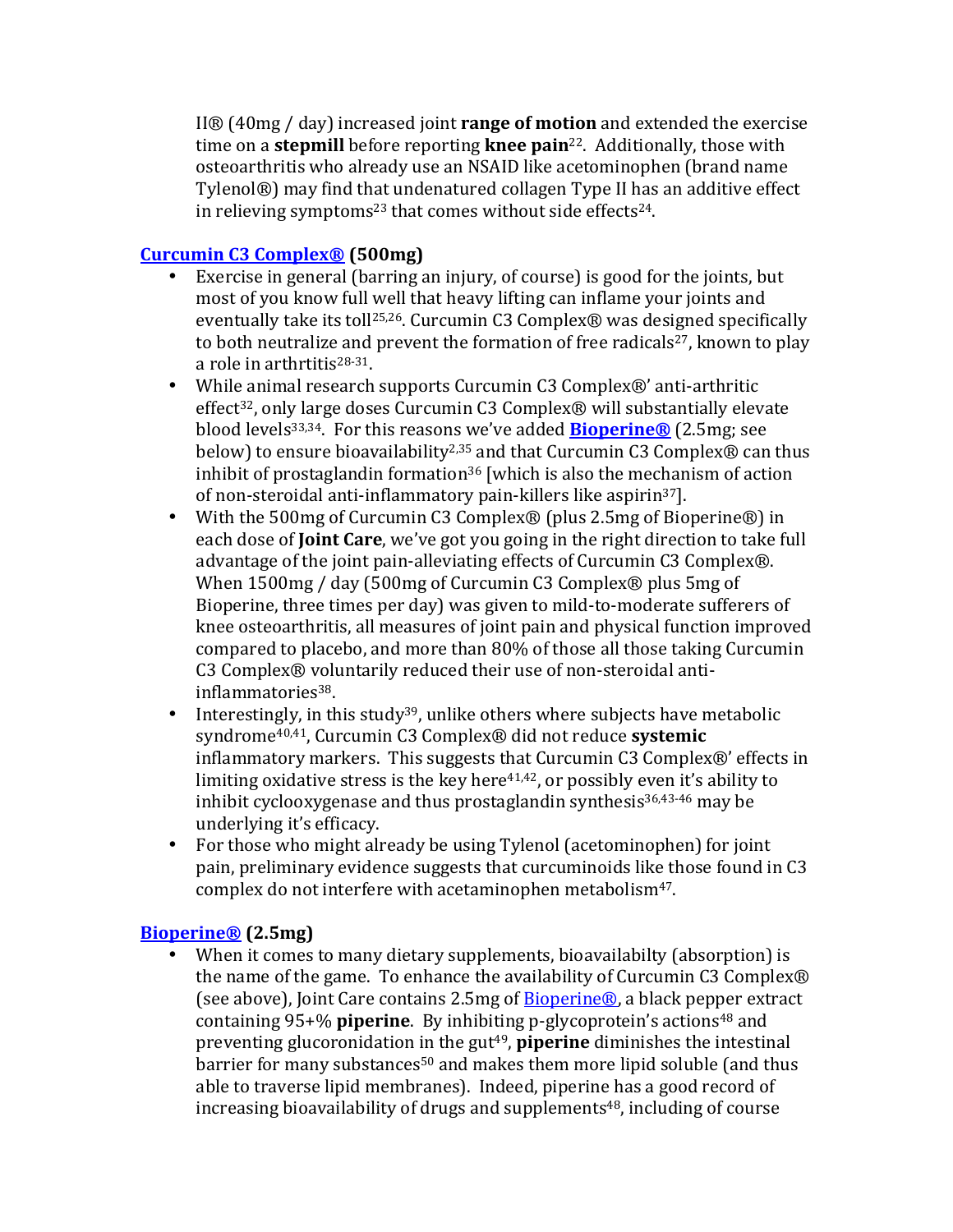curcumin<sup>2,35</sup>, as well as beta-carotene<sup>51</sup>, resveratrol<sup>52</sup>, iron<sup>53</sup>, selenium<sup>54</sup> and  $CoQ_{10}^{55}$ .

**Disclaimer** Piperine may interact with drug metabolism<sup>48</sup>. The above statements have not been evaluated by the Food and Drug Administration. This product is not intended to diagnose, treat, cure, or prevent any disease.

# **References**

- 1. Pirsig RM. Zen and the art of motorcycle maintenance: an inquiry into values. New York,: Morrow; 1974.
- 2. Prasad S, Tyagi AK, Aggarwal BB. Recent Developments in Delivery, Bioavailability, Absorption and Metabolism of Curcumin: the Golden Pigment from Golden Spice. *Cancer Research and Treatment : Official Journal of Korean Cancer Association.* 2014;46(1):2-18.
- 3. Shaikh J, Ankola DD, Beniwal V, Singh D, Kumar MN. Nanoparticle encapsulation improves oral bioavailability of curcumin by at least 9-fold when compared to curcumin administered with piperine as absorption enhancer. *Eur J Pharm Sci.* 2009;37(3-4):223-230.
- 4. Muir H, Bullough P, Maroudas A. The distribution of collagen in human articular cartilage with some of its physiological implications. The Journal of *bone and joint surgery. British volume.* 1970;52(3):554-563.
- 5. Yoo TJ, Tomoda K. Type II collagen distribution in rodents. *Laryngoscope.* 1988;98(11):1255-1260.
- 6. Gay S, Muller PK, Lemmen C, Remberger K, Matzen K, Kuhn K. Immunohistological study on collagen in cartilage-bone metamorphosis and degenerative osteoarthrosis. *Klin Wochenschr.* 1976;54(20):969-976.
- 7. Nerlich AG, Wiest I, von der Mark K. Immunohistochemical analysis of interstitial collagens in cartilage of different stages of osteoarthrosis. *Virchows Archiv. B, Cell pathology including molecular pathology.* 1993;63(4):249-255.
- 8. Aldahmash AM, El Fouhil AF, Mohamed RA, et al. Collagen types I and II distribution: a relevant indicator for the functional properties of articular cartilage in immobilised and remobilised rabbit knee joints. *Folia Morphologica.* 2015;74(2):169-175.
- 9. Garnero P, Ayral X, Rousseau JC, et al. Uncoupling of type II collagen synthesis and degradation predicts progression of joint damage in patients with knee osteoarthritis. *Arthritis & Rheumatology.* 2002;46(10):2613-2624.
- 10. Park KS, Park MJ, Cho ML, et al. Type II collagen oral tolerance; mechanism and role in collagen-induced arthritis and rheumatoid arthritis. *Modern rheumatology.* 2009;19(6):581-589.
- 11. Guyton AC. *Textbook of medical physiology.* 8th ed. Philadelphia: Saunders; 1991.
- 12. Bagchi D, Misner B, Bagchi M, et al. Effects of orally administered undenatured type II collagen against arthritic inflammatory diseases: a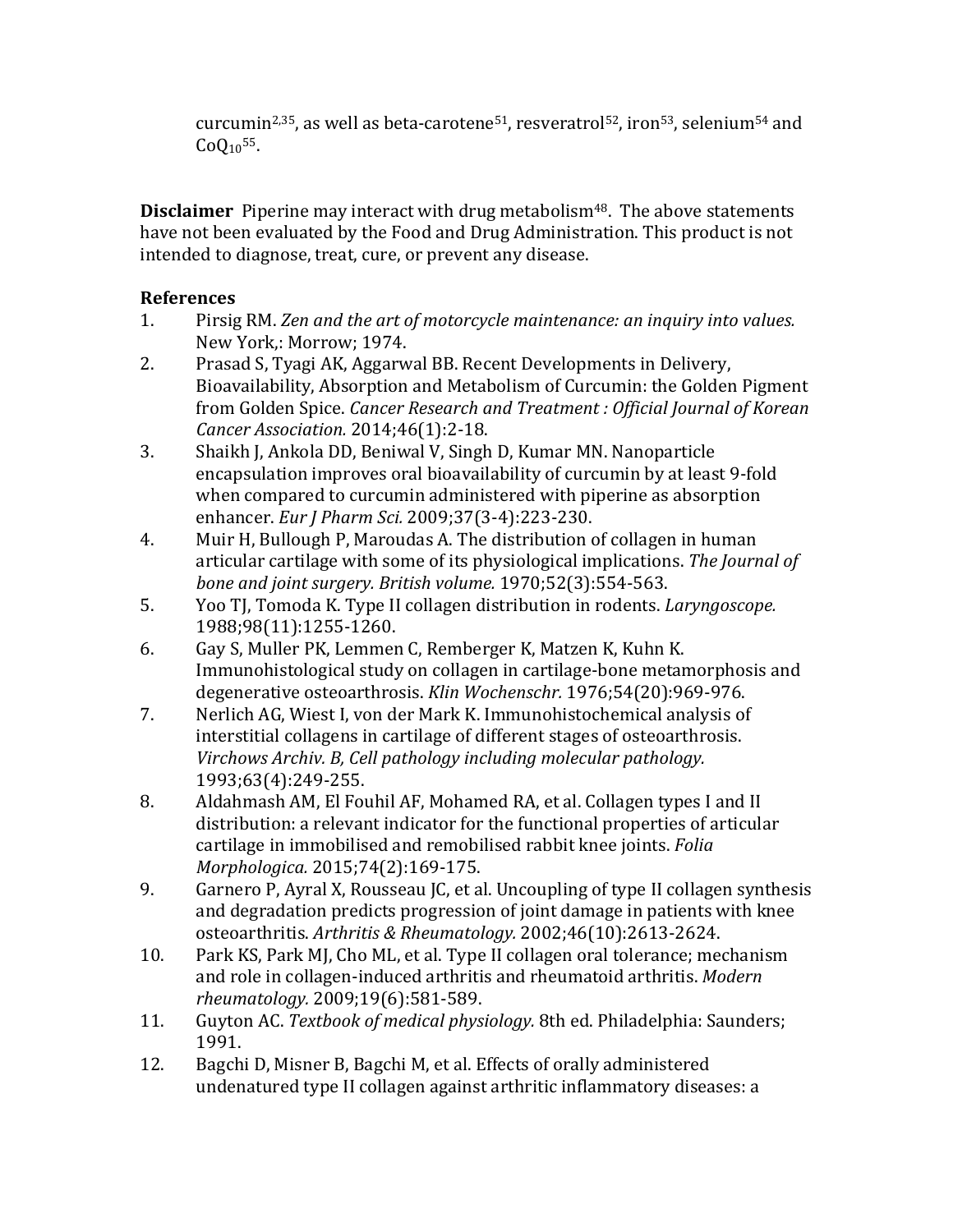mechanistic exploration. *International journal of clinical pharmacology research.* 2002;22(3-4):101-110.

- 13. Yoshinari O, Moriyama H, Shiojima Y. An overview of a novel, water-soluble undenatured type II collagen (NEXT-II). *J Am Coll Nutr.* 2015;34(3):255-262.
- 14. Yoshinari O, Moriyama H, Shiojima Y, Miyawaki H. Evaluation of Efficacy and Safety of NEXT-II®, a Novel Water-Soluble, Undenatured Type II Collagen in Subjects with Potential Risks in the Knee Joint Health from Healthy Population. *Functional Foods in Health and Disease.* 2015;5(7):251-264.
- 15. Gupta RC, Canerdy TD, Lindley J, et al. Comparative therapeutic efficacy and safety of type-II collagen (UC-II), glucosamine and chondroitin in arthritic dogs: pain evaluation by ground force plate. *J Anim Physiol Anim Nutr (Berl).* 2012;96(5):770-777.
- 16. Di Cesare Mannelli L, Micheli L, Zanardelli M, Ghelardini C. Low dose native type II collagen prevents pain in a rat osteoarthritis model. *BMC Musculoskeletal Disorders.* 2013;14:228-228.
- 17. Deparle LA, Gupta RC, Canerdy TD, et al. Efficacy and safety of glycosylated undenatured type-II collagen (UC-II) in therapy of arthritic dogs. *J Vet Pharmacol Ther.* 2005;28(4):385-390.
- 18. Gupta RC, Canerdy TD, Skaggs P, et al. Therapeutic efficacy of undenatured type-II collagen (UC-II) in comparison to glucosamine and chondroitin in arthritic horses. *J Vet Pharmacol Ther.* 2009;32(6):577-584.
- 19. Corthay A, Backlund J, Broddefalk J, et al. Epitope glycosylation plays a critical role for T cell recognition of type II collagen in collagen-induced arthritis. *Eur J Immunol.* 1998;28(8):2580-2590.
- 20. Trentham DE, Townes AS, Kang AH. Autoimmunity to type II collagen an experimental model of arthritis. *J Exp Med.* 1977;146(3):857-868.
- 21. Crowley DC, Lau FC, Sharma P, et al. Safety and efficacy of undenatured type II collagen in the treatment of osteoarthritis of the knee: a clinical trial. *International journal of medical sciences.* 2009;6(6):312-321.
- 22. Lugo JP, Saiyed ZM, Lau FC, et al. Undenatured type II collagen  $(UC-II(R))$  for joint support: a randomized, double-blind, placebo-controlled study in healthy volunteers. *J Int Soc Sports Nutr.* 2013;10(1):48.
- 23. Bakilan F, Armagan O, Ozgen M, Tascioglu F, Bolluk O, Alatas O. Effects of Native Type II Collagen Treatment on Knee Osteoarthritis: A Randomized Controlled Trial. The Eurasian journal of medicine. 2016;48(2):95-101.
- 24. Barnett ML, Kremer JM, St Clair EW, et al. Treatment of rheumatoid arthritis with oral type II collagen. Results of a multicenter, double-blind, placebocontrolled trial. Arthritis and rheumatism. 1998;41(2):290-297.
- 25. Hunter DJ, Eckstein F. Exercise and osteoarthritis. *J Anat.* 2009;214(2):197-207.
- 26. Kujala UM, Kettunen J, Paananen H, et al. Knee osteoarthritis in former runners, soccer players, weight lifters, and shooters. Arthritis and *rheumatism.* 1995;38(4):539-546.
- 27. Majeed M, Badmaev V, Rajendran R. Bioprotectant composition, method of use and extraction process of curcuminoids. Google Patents; 1999.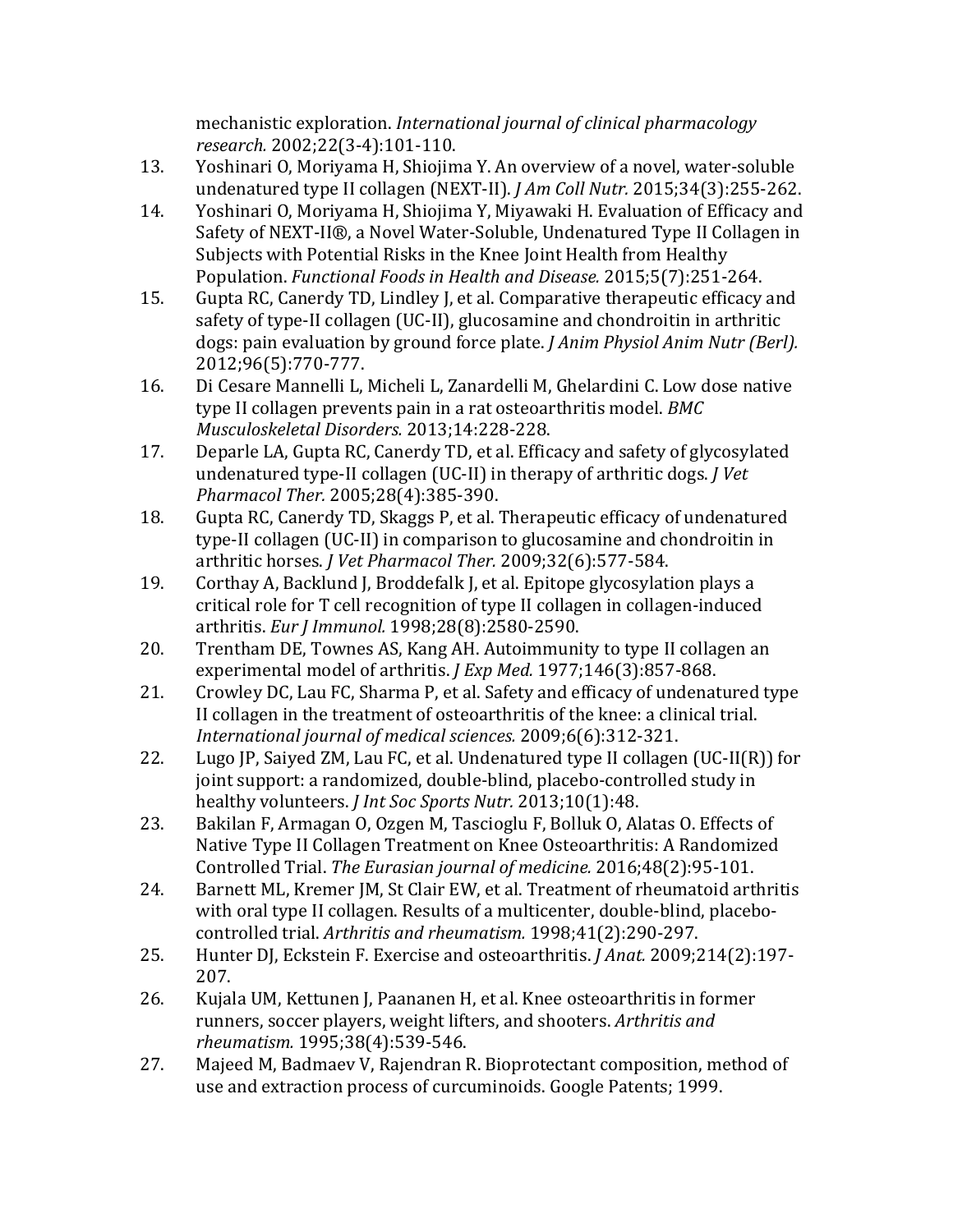- 28. Amin AR, Abramson SB. The role of nitric oxide in articular cartilage breakdown in osteoarthritis. Curr Opin Rheumatol. 1998;10(3):263-268.
- 29. Rosen GM, Tsai P, Pou S. Mechanism of free-radical generation by nitric oxide synthase. *Chemical reviews.* 2002;102(4):1191-1200.
- 30. Abramson SB. Osteoarthritis and nitric oxide. *Osteoarthritis and Cartilage.* 2008:16(Supplement 2):S15-S20.
- 31. Mantle D, Falkous G, Walker D. Quantification of protease activities in synovial fluid from rheumatoid and osteoarthritis cases: comparison with antioxidant and free radical damage markers. *Clin Chim Acta.* 1999;284(1):45-58.
- 32. Kamarudin TA, Othman F, Mohd Ramli ES, Md Isa N, Das S. Protective effect of curcumin on experimentally induced arthritic rats: detailed histopathological study of the joints and white blood cell count. *EXCLI Journal.* 2012;11:226-236.
- 33. Garcea G, Jones DI, Singh R, et al. Detection of curcumin and its metabolites in hepatic tissue and portal blood of patients following oral administration. *Br J Cancer.* 2004;90(5):1011-1015.
- 34. Lao CD, Ruffin MTt, Normolle D, et al. Dose escalation of a curcuminoid formulation. *BMC* complementary and alternative medicine. 2006;6:10.
- 35. Shoba G, Joy D, Joseph T, Majeed M, Rajendran R, Srinivas PS. Influence of piperine on the pharmacokinetics of curcumin in animals and human volunteers. *Planta Med.* 1998;64(4):353-356.
- 36. Sharma RA, Euden SA, Platton SL, et al. Phase I clinical trial of oral curcumin: biomarkers of systemic activity and compliance. *Clin Cancer Res.* 2004;10(20):6847-6854.
- 37. Rao P, Knaus EE. Evolution of nonsteroidal anti-inflammatory drugs (NSAIDs): cyclooxygenase (COX) inhibition and beyond. *J Pharm Pharm Sci.* 2008;11(2):81s-110s.
- 38. Panahi Y, Rahimnia AR, Sharafi M, Alishiri G, Saburi A, Sahebkar A. Curcuminoid treatment for knee osteoarthritis: a randomized double-blind placebo-controlled trial. *Phytother Res.* 2014;28(11):1625-1631.
- 39. Rahimnia AR, Panahi Y, Alishiri G, Sharafi M, Sahebkar A. Impact of Supplementation with Curcuminoids on Systemic Inflammation in Patients with Knee Osteoarthritis: Findings from a Randomized Double-Blind Placebo-Controlled Trial. *Drug research.* 2015;65(10):521-525.
- 40. Panahi Y, Hosseini MS, Khalili N, et al. Effects of curcumin on serum cytokine concentrations in subjects with metabolic syndrome: A post-hoc analysis of a randomized controlled trial. *Biomedicine & pharmacotherapy* = *Biomedecine & pharmacotherapie.* 2016;82:578-582.
- 41. Panahi Y, Hosseini MS, Khalili N, Naimi E, Majeed M, Sahebkar A. Antioxidant and anti-inflammatory effects of curcuminoid-piperine combination in subjects with metabolic syndrome: A randomized controlled trial and an updated meta-analysis. *Clin Nutr.* 2015;34(6):1101-1108.
- 42. Panahi Y, Alishiri GH, Parvin S, Sahebkar A. Mitigation of Systemic Oxidative Stress by Curcuminoids in Osteoarthritis: Results of a Randomized Controlled Trial. *Journal of dietary supplements.* 2016;13(2):209-220.